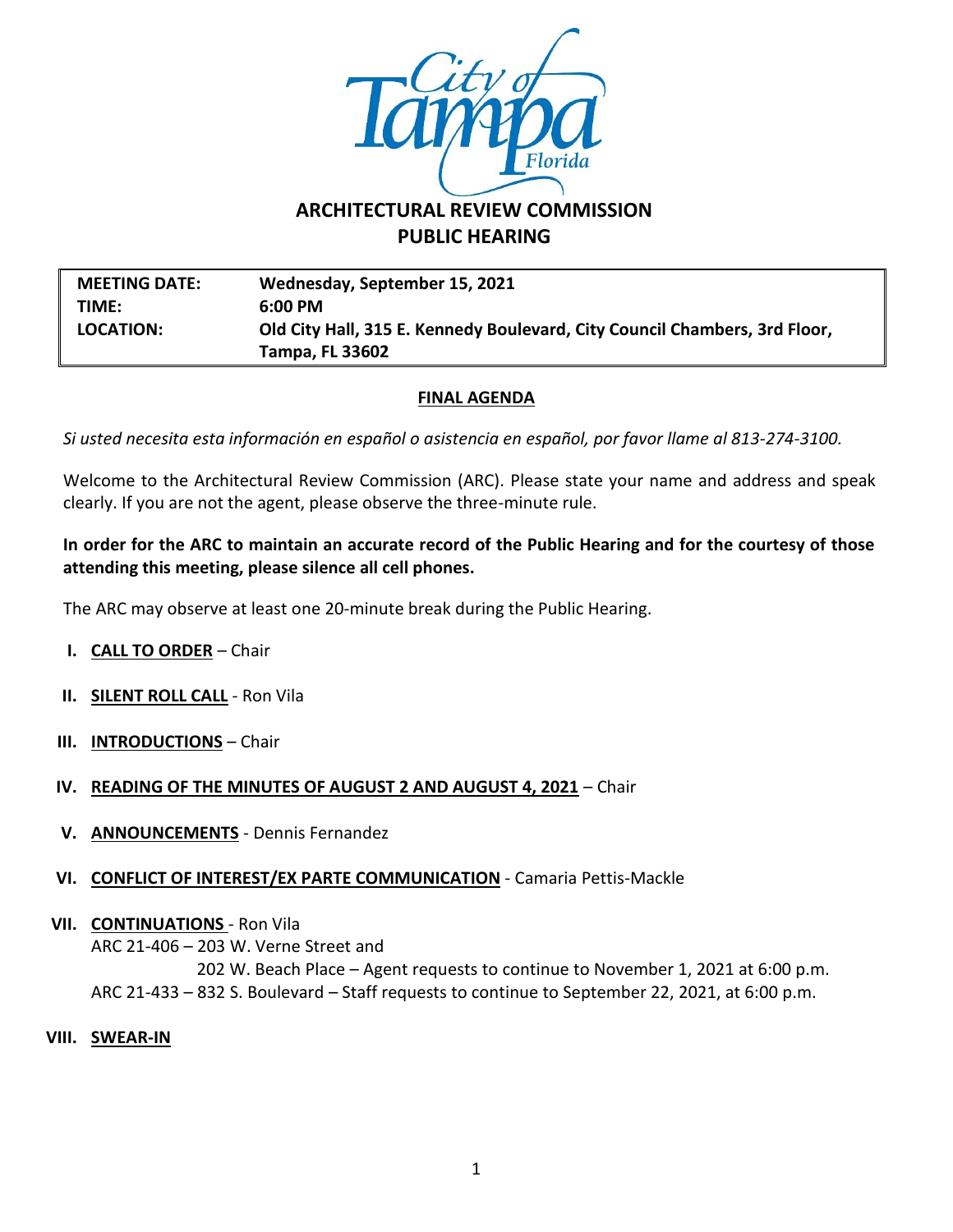## **IX. ITEMS TO BE REVIEWED:**

| ARC 21-367        | <b>OWNER:</b><br>AGENT: | Shane and Aimee O'Neil<br>Shane O'Neil                                                |                       |
|-------------------|-------------------------|---------------------------------------------------------------------------------------|-----------------------|
|                   | DISTRICT:               | Tampa Heights                                                                         |                       |
|                   |                         | LOCATION: 502 E. Robles Street                                                        |                       |
|                   | <b>REQUEST:</b>         | Certificate of Appropriateness - New Construction: Primary Structure,                 |                       |
|                   |                         |                                                                                       | Accessory Structure,  |
|                   |                         |                                                                                       | Site Improvements     |
|                   | <b>PURPOSE:</b>         | Residential                                                                           |                       |
| <b>ARC 21-368</b> | <b>OWNER:</b>           | Shane and Aimee O'Neil                                                                |                       |
|                   | AGENT:                  | Shane O'Neil                                                                          |                       |
|                   | DISTRICT:               | Tampa Heights                                                                         |                       |
|                   |                         | LOCATION: 504 E. Robles Street                                                        |                       |
|                   | <b>REQUEST:</b>         | Certificate of Appropriateness - New Construction: Primary Structure,                 |                       |
|                   |                         |                                                                                       | Accessory Structure,  |
|                   |                         |                                                                                       | Site Improvements     |
|                   | <b>PURPOSE:</b>         | Residential                                                                           |                       |
|                   |                         |                                                                                       |                       |
| <b>ARC 21-405</b> | <b>OWNER:</b>           | 235 Development and Investment Group LLC                                              |                       |
|                   | AGENT:                  | <b>Alan Dobbs</b>                                                                     |                       |
|                   | DISTRICT:               | Tampa Heights                                                                         |                       |
|                   |                         | LOCATION: 307 E. Oak Avenue                                                           |                       |
|                   | <b>REQUEST:</b>         | Certificate of Appropriateness - New Construction: Addition, Modifications,           |                       |
|                   |                         |                                                                                       | Site Improvements     |
|                   | <b>PURPOSE:</b>         | Residential                                                                           |                       |
| ARC 21-406        | <b>OWNER:</b>           | Pineywoods Florida VII, LLC                                                           |                       |
|                   | AGENT:                  | Shaun Luttrell                                                                        |                       |
|                   | DISTRICT:               | <b>Hyde Park</b>                                                                      |                       |
|                   |                         | LOCATION: 203 W. Verne Street and 202 W. Beach Place                                  |                       |
|                   | REQUEST:                | Certificate of Appropriateness - New Construction: Primary Structure                  |                       |
|                   |                         |                                                                                       | Site Improvements     |
|                   | PURPOSE:                | <b>Storefront Residential</b>                                                         |                       |
|                   |                         | Requested by Agent to continue to the November 1, 2021, Public Hearing at 6:00 p.m.   |                       |
| ARC 21-433        | <b>OWNER:</b>           | John and Whitney Henry                                                                |                       |
|                   | AGENT:                  | <b>Yves Radames Culqui</b>                                                            |                       |
|                   | <b>DISTRICT:</b>        | Hyde Park                                                                             |                       |
|                   |                         | LOCATION: 832 S. Boulevard                                                            |                       |
|                   | REQUEST:                | Certificate of Appropriateness - New Construction: Addition to Primary                |                       |
|                   |                         |                                                                                       | Structure,            |
|                   |                         |                                                                                       | <b>Porch Addition</b> |
|                   | <b>PURPOSE:</b>         | Residential                                                                           |                       |
|                   |                         | Requested by Staff to continue to the September 22, 2021, Public Hearing at 6:00 p.m. |                       |